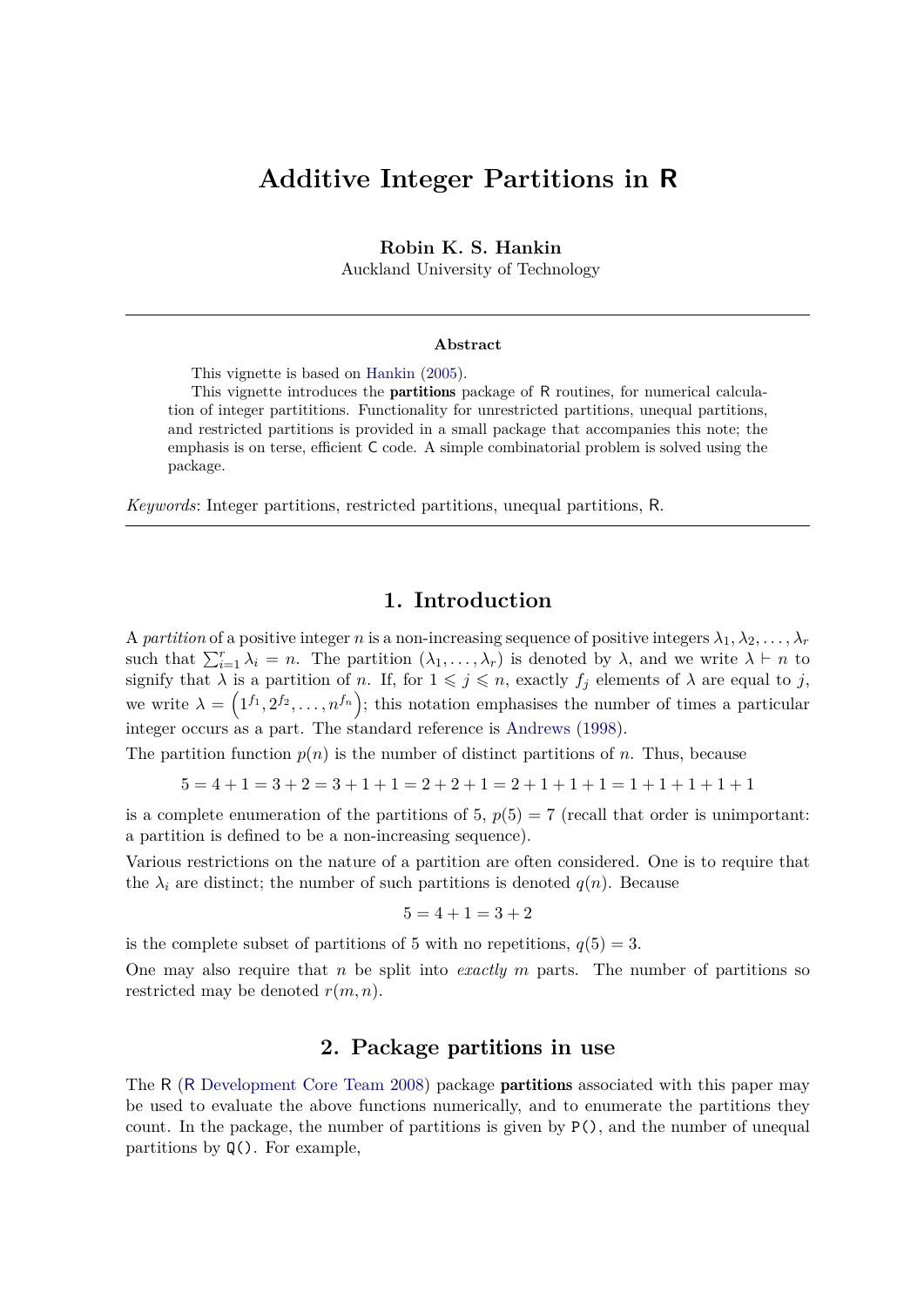$> P(100)$ 

[1] 190569292

agreeing with the value given by [Abramowitz and Stegun](#page-2-3) [\(1965\)](#page-2-3). The unequal partitions of an integer are enumerated by function diffparts():

> diffparts(10)

[1,] 10 9 8 7 7 6 6 5 5 4 [2,] 0 1 2 3 2 4 3 4 3 3 [3,] 0 0 0 0 1 0 1 1 2 2 [4,] 0 0 0 0 0 0 0 0 0 1

where the columns are the partitions. Finally, function restrictedpartitions() enumerates the partitions of an integer into a specified number of parts.

#### **2.1. A combinatorial example**

Consider random sampling, with replacement, from an alphabet of *a* letters. How many draws are required to give a 95% probability of choosing each letter at least once? I show below how the partitions package may be used to answer this question exactly.

A little thought shows that the number of ways to draw each letter at least once in *n* draws is

$$
N = \sum_{\lambda \vdash n; a} \frac{a!}{\prod_{i=1}^r f_i!} \cdot \frac{n!}{\prod_{j=1}^n \lambda_i!}
$$
 (1)

where the sum extends over partitions  $\lambda$  of *n* into exactly *a* parts; the first term gives the number of ways of assigning a partition to letters; the second gives the number of distinct arrangements.

The corresponding R idiom is to define a nonce function f() that returns the product of the two denominators, and to sum the requisite parts by applying f() over the appropriate restricted partitions. The probability of getting all *a* letters in *n* draws is thus  $N/a^n$ , computed by function prob():

```
> f \leq function(x) {prod(factorial(x), factorial(tabulate(x)))}
> prob <- function(a,n){
    ji \leftarrow \text{restrictedparts}(n, a, include.zero = FALSE)+ N <- factorial(a)*factorial(n)*sum(1/apply(jj,2,f))
+ return(N/a^n)
+ }
```
In the case of  $a = 4$ , we obtain  $n = 16$  because  $prob(4, 15) \approx 0.947$  and  $prob(4, 16) \approx 0.96$ .

## **3. Conclusions**

The partitions package was developed to answer the combinatorial word question discussed above: it does so using fast C code. Further work would include the enumeration of compositions and vector compositions.